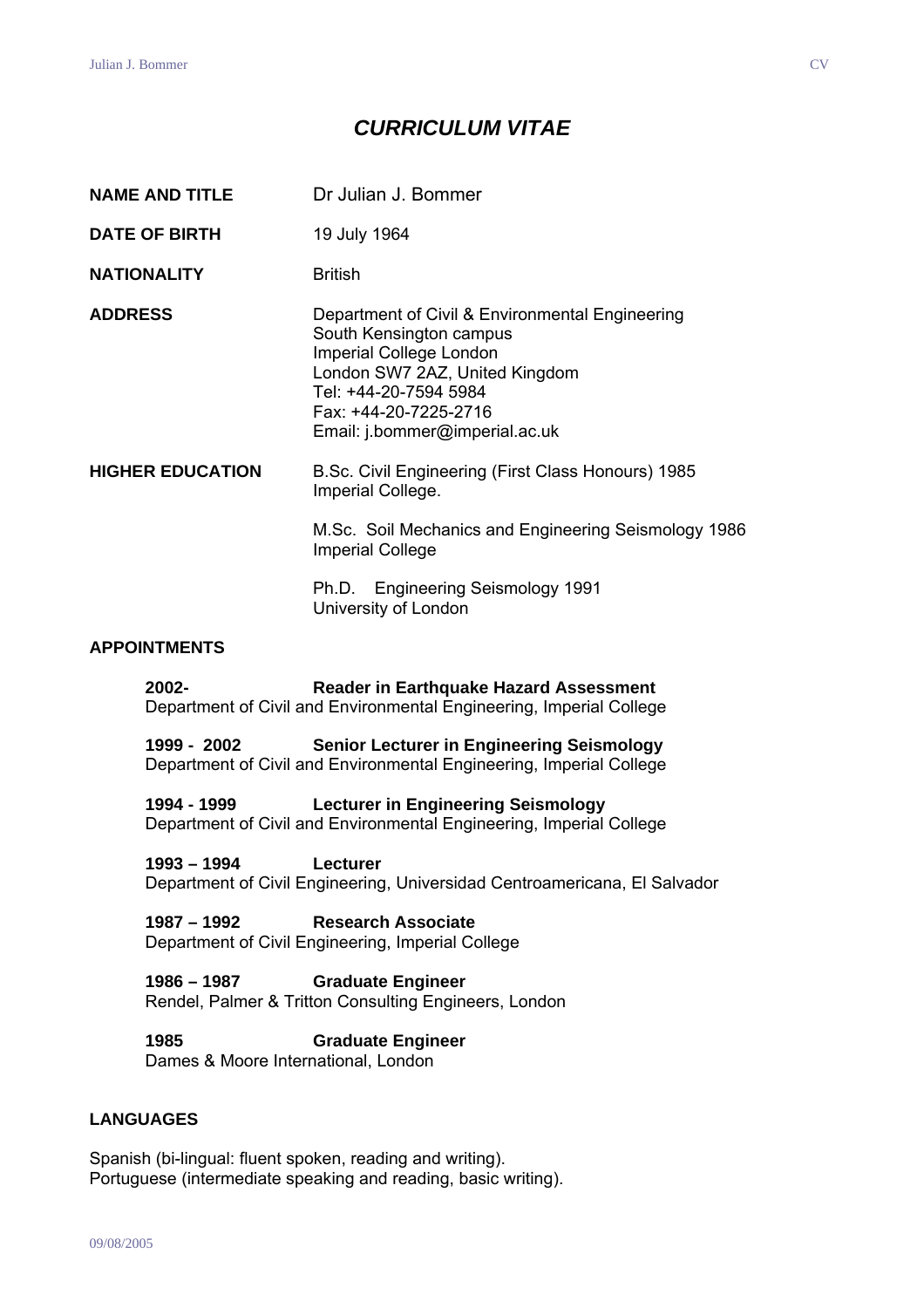### **EDITORIAL RESPONSIBILITIES**

- Technical reviewer of papers for *Journal of Earthquake Engineering*, *Géotechnique*, *Journal of Seismology*, *Earthquake Spectra*, *Natural Hazards*, *European Earthquake Engineering*, *ISET Journal of Earthquake Technology*, *Natural Hazard and Earth System Sciences*, *Earthquake Engineering & Structural Dynamics*, *Journal of Geophysical Research*
- Associate Editor of *Bulletin of the Seismological Society of America* 2005-
- Member of Editorial Board of *Engineering Geology* 2002-
- Member of Editorial Board of *Revista Internacional de Ingeniería de Estructuras* 2001-
- Member of editorial board of *Bulletin of Earthquake Engineering* 2002-
- Member of editorial board of *Soil Dynamics & Earthquake Engineering* 2004-
- Member of editorial board *Revista de Ingeniería y Ciencia* (Colombia)
- Editor on seismology, seismic risk and social issues for Geological Society of America Special Paper on *Natural Hazards in El Salvador*
- Reviewer of EERI Monograph on *Seismic Hazard and Risk Analysis* by Robin K. McGuire

### **PUBLICATIONS**

### **Book Chapters**

- B1. Bommer, J.J. & S.G. Scott (2000). The feasibility of using real accelerograms for seismic design. *in* Implications of Recent Earthquakes on Seismic Risk, *eds*. A.S. Elnashai & S. Antoniou, Series of Innovation in Structures and Construction Vol.2, Imperial College Press, 115-126.
- B2. Bommer, J.J. & D.M. Boore (2004). Engineering Seismology. *In*: Encyclopaedia of Geology, Academic Press, vol. 1, pp.499-514.
- B3. Bommer, J.J. & F. Scherbaum (2005). Capturing and limiting ground-motion uncertainty in seismic hazard assessment. *In* Future Directions of Strong Motion Instrumentation, P. Gulkan & J.G. Anderson *eds*, Kluwer Academic Publishers, 25-40.
- B4. Bommer, J.J., R. Pinho & H. Crowley (2005). Using a displacement-based approach for earthquake loss estimation. *In*: Advances in Earthquake Engineering for Urban Risk Reduction, G. Ozcebe *ed*., Springer, *in press*.

#### **International Peer-Reviewed Journals**

- J1. Bommer, J.J. (1985). The politics of disaster Nicaragua*. Disasters* **9***,*4, 270-278.
- J2. Bommer, J.J. & S. Ledbetter (1987). The San Salvador earthquake of 10<sup>th</sup> October 1986. *Disasters* **11**, 2*,* 83-95.
- J3. Bommer,J.J. & N.N. Ambraseys (1989). The Spitak (Armenia, USSR) earthquake of 7 December 1988: a summary engineering seismology report. *Earthquake Engineering & Structural Dynamics* **18***,* 6, 921-925.
- J4. Ambraseys, N.N. & J.J. Bommer (1990). Uniform magnitude re-evaluation for the strongmotion database of Europe and adjacent areas. *European Earthquake Engineering* **IV**, 2, 3-16.
- J5. Ambraseys, N.N. & J.J. Bommer (1991). Database of European strong-motion records. *European Earthquake Engineering* **V**, 2, 18-37.
- J6. Ambraseys, N.N. & J.J. Bommer (1991). The attenuation of ground accelerations in Europe. *Earthquake Engineering & Structural Dynamics* **20**, 12, 1179-1202.
- J7. Bommer, J.J., D. Hernández, J. Navarrete & W. Salazar (1996). Seismic hazard assessments for El Salvador. *Geofísica Internacional* **35**, 227-224.
- J8. Ambraseys, N.N., K.A Simpson & J.J. Bommer (1996). The prediction of horizontal response spectra in Europe. *Earthquake Engineering & Structural Dynamics* **25**, 371-400.
- J9. Bommer, J.J., A. Udías , J.M. Cepeda, J.C. Hasbun, W.M. Salazar, A. Suárez, N.N. Ambraseys, E. Buforn, J. Cortina, R. Maradiaga, P. Méndez, J. Mezcua & D. Papastamatiou (1997). A new digital accelerograph network for El Salvador. *Seismological Research Letters* **68**, 426-437.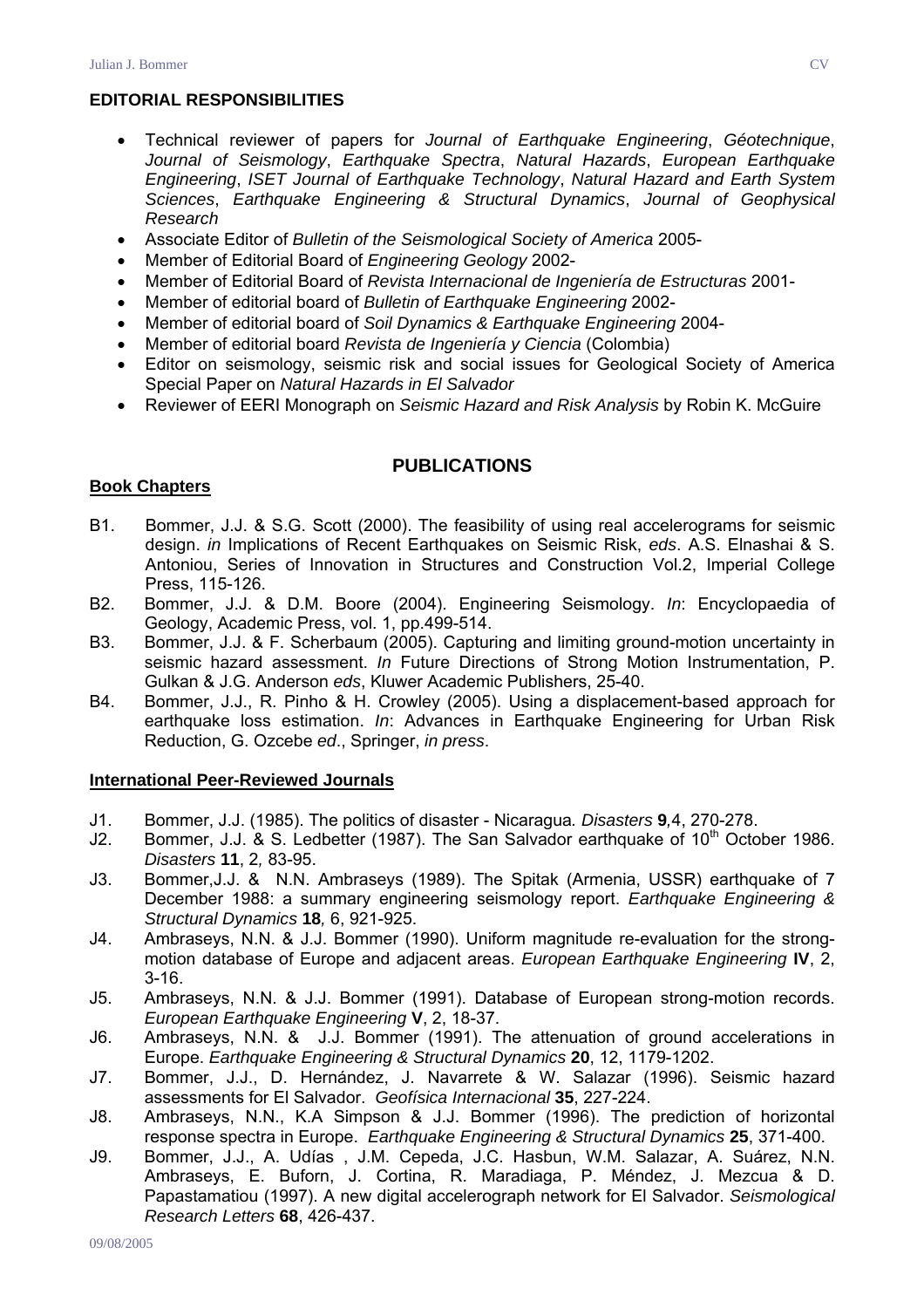- J10. Bommer, J., C. McQueen, W. Salazar, S. Scott & G. Woo (1998). A case study of the spatial distribution of seismic hazard (El Salvador). *Natural Hazards* **18***,* 2, 147-168.
- J11. Bommer, J.J. & A.S. Elnashai (1999). Displacement spectra for seismic design. *Journal of Earthquake Engineering* **3**, 1*,* 1-32*.*
- J12. Bommer, J.J. & A. Martinez-Pereira (1999). The effective duration of earthquake strong motion. *Journal of Earthquake Engineering* **3**, 2, 127-172.
- J.13 Rodríguez, C.E., J.J. Bommer & R.J. Chandler (1999). Earthquake-induced landslides 1980-1997. *Soil Dynamics & Earthquake Engineering* **18**(5), 325-346.
- J.14 Bommer, J.J., S.G. Scott & S.K. Sarma (2000). Hazard-consistent earthquake scenarios. *Soil Dynamics & Earthquake Engineering* **19**(4), 219-231.
- J.15 Ambraseys, N.N., J.J. Bommer, E. Buforn & A. Udías (2001). The earthquake sequence of May 1951 at Jucuapa, El Salvador. *Journal of Seismology* **5**(1), 23-39.
- J.16 Borzi, B., G.M. Calvi, A.S. Elnashai, E. Faccioli & J.J. Bommer (2001). Inelastic spectra for displacement-based seismic design. *Soil Dynamics & Earthquake Engineering* **21**(1), 47- 61.
- J.17 Bommer, J.J., G. Georgallides & I.J. Tromans (2001). Is there a near-field for small-tomoderate magnitude earthquakes? *Journal of Earthquake Engineering* **5**(3), 395-423.
- J.18 Bommer, J.J. & C. Ruggeri (2002). The specification of acceleration time-histories in seismic design codes. *European Earthquake Engineering* **16**(1), 3-17.
- J.19 Bommer, J.J. & C.E. Rodríguez (2002). Earthquake-induced landslides in Central America. *Engineering Geology* **63**(3/4), 189-220.
- J.20 Murphy, W., D.N. Petley, J.J. Bommer & J.M. Mankelow (2002). Uncertainty in ground motion estimates of slope stability during earthquakes. *Symposium in Print on Landslides, Quarterly Journal of Engineering Geology and Hydrogeology* **35**(1), 71-78.
- J.21 Bommer, J.J. (2002). Deterministic vs. probabilistic seismic hazard assessment: an exaggerated and obstructive dichotomy. *Journal of Earthquake Engineering* **6** (Special Issue 1), 43-73.
- J.22 Bommer, J., R. Spence, M. Erdik, S. Tabuchi, N. Aydinoglu, E. Booth, D. del Re & O. Peterken (2002). Development of an earthquake loss model for Turkish catastrophe insurance. *Journal of Seismology* **6**(3), 431-446.
- J.23 Bommer, J., B. Benito, M. Ciudad-Real, A. Lemoine, M. Lopez-Menjivar, R. Madariaga, J. Mankelow, P. Méndez de Hasbun, W. Murphy, M. Lovo-Nieto, C. Rodríguez-Pineda & H. Rosa (2002). The El Salvador earthquakes of January and February 2001: Context, characteristics and implications for seismic risk. *Soil Dynamics & Earthquake Engineering* **22**(5), 389-418.
- J.24 Rey, J., E. Faccioli & J. Bommer (2002). Derivation of design soil coefficient (S) and response spectral shapes for Eurocode 8 using the European Strong-Motion Database. *Journal of Seismology* **6**(4), 547-555.
- J.25 Restrepo-Vélez, L.F. & J.J. Bommer (2003). An exploration of the nature of the scatter in ground-motion prediction equations and the implications for seismic hazard assessment. *Journal of Earthquake Engineering* **7**(special issue 1), 171-199.
- J.26 Spence, R., J. Bommer, D. del Re, J. Bird, N. Aydinoğlu & S. Tabuchi (2003). Comparing loss estimation with observed damage: a study of the 1999 Kocaeli earthquake in Turkey. *Bulletin of Earthquake Engineering* **1**(1), 83-113.
- J.27 Bommer, J.J., J. Douglas & F.O. Strasser (2003). Style-of-faulting in ground motion prediction equations. *Bulletin of Earthquake Engineering* **1**(2), 171-203*.*
- J.28 Bommer, J.J., N.A. Abrahamson, F.O. Strasser, A. Pecker, P-Y. Bard, H. Bungum, F. Cotton, D. Faeh, F. Sabetta, F. Scherbaum & J. Studer (2004). The challenge of defining the upper limits on earthquake ground motions. *Seismological Research Letters* **70**(1), 82- 95.
- J.29 Bommer, J.J., G. Maegenes, J. Hancock & P. Penazzo (2004). The influence of strongmotion duration on the seismic response of masonry structures. *Bulletin of Earthquake Engineering* **2**(1), 1-26.
- J.30 Rolo, R., J. Bommer, B.F. Houghton, J.W. Vallance, P. Berdousis, C. Mavrommati & W. Murphy (2003). Geologic and engineering characterization of Tierra Blanca pyroclastic ash. *Geological Society of America Special Paper 375*, 55-67.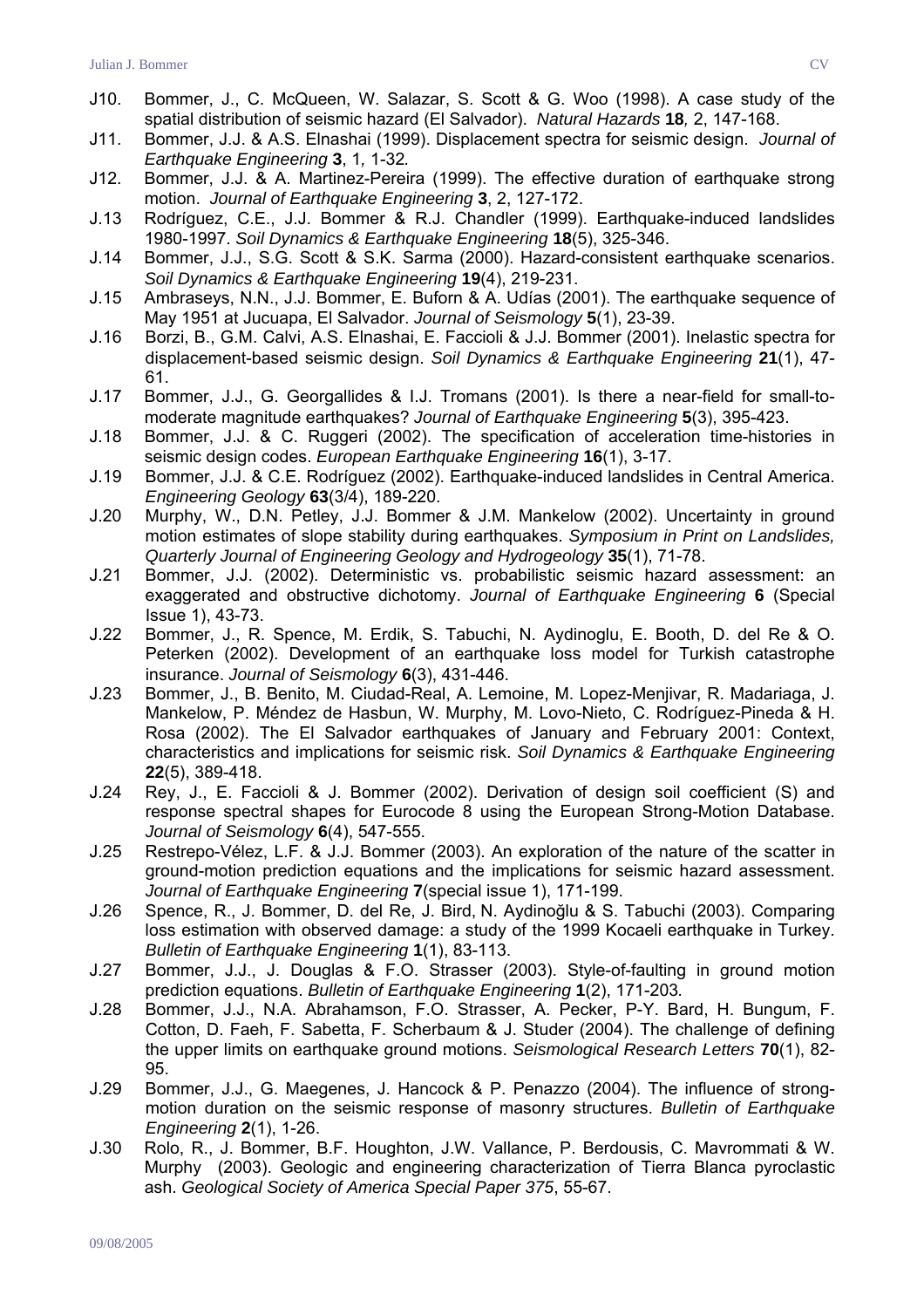- J.31 López, M., J. Bommer & R. Pinho (2003). Seismic hazard assessments, seismic design codes and earthquake engineering in El Salvador. *Geological Society of America Special Paper 375*, 301-320.
- J.32 Bommer, J.J. & A.B. Acevedo (2004). The use of real earthquake accelerograms as input to dynamic analysis. *Journal of Earthquake Engineering* **8**(Special Issue 1), 43-91.
- J.33 Bird, J.F. & J.J. Bommer (2004). Earthquake losses due to ground failure. *Engineering Geology* **75**(2), 147-179.
- J.34 Crowley, H., R. Pinho & J.J. Bommer (2004). A probabilistic displacement-based vulnerability assessment procedure for earthquake loss estimation. *Bulletin of Earthquake Engineering* **2**(2), 173-219*.*
- J.35 Bird, J.F., J.J. Bommer, J. Bray, R. Sancio & R. Spence (2004). Comparing loss estimation with observed damage in a zone of ground failure: a study of the 1999 Kocaeli earthquake in Turkey. *Bulletin of Earthquake Engineering* **2**(3), 329-360*.*
- J.36 Bommer, J.J. & R. Mendis (2005). Scaling of displacement spectral ordinates with damping ratios. *Earthquake Engineering & Structural Dynamics* **33**(2), 145-165.
- J.37 Boore, D.M. & J.J. Bommer (2005). Processing strong-motion accelerograms: needs, options and consequences. *Soil Dynamics & Earthquake Engineering* **25**(2), 93-115.
- J.38 Hancock, J. & J.J. Bommer (2005). The effective number of cycles of earthquake ground motion. *Earthquake Engineering & Structural Dynamics* **34**(6), 637-664*.*
- J.39 Bommer, J.J., F. Scherbaum, H. Bungum, F. Cotton, F. Sabetta & N.A. Abrahamson (2005). On the use of logic trees for ground-motion prediction equations in seismic hazard assessment. *Bulletin of the Seismological Society of America* **95**(2), 377-389*.*
- J.40 Abrahamson, N.A. & J.J. Bommer (2004). Probability and uncertainty in seismic hazard analysis. *Earthquake Spectra* **21**(2), 603-607.
- J.41 Sabetta, F., A. Lucantoni, H. Bungum & J.J. Bommer (2005). Sensitivity of PSHA results to ground motion prediction relations and logic-tree weights. *Soil Dynamics & Earthquake Engineering* **25**(4), 317-329*.*
- J.42 Crowley, H., J.J. Bommer, R. Pinho & J.F. Bird (2004). The impact of epistemic uncertainty on an earthquake loss model. *Earthquake Engineering & Structural Dynamics, in press.*
- J.43 Scherbaum, F., J.J. Bommer, H. Bungum, F. Cotton & N.A. Abrahamson (2004). Composite ground-motion models and logic-trees: methodology, sensitivities and uncertainties. *Accepted for publication in Bulletin of the Seismological Society of America.*
- J.44 Bommer, J.J. & R. Pinho (2005). Adapting earthquake actions in Eurocode 8 for performance-based seismic design. *Accepted for publication in Earthquake Engineering & Structural Dynamics.*
- J.45 Bommer, J.J. & J.E. Alarcón (2005). The prediction and use of peak ground velocity. *Accepted for publication in Journal of Earthquake Engineering. \_\_\_\_\_\_\_\_\_\_\_\_\_\_\_\_\_\_\_\_\_\_\_\_\_\_\_\_\_\_\_\_\_*
- J.46 Bird, J.F., H. Crowley, R. Pinho & J.J. Bommer (2004). Assessment of building damage due to liquefaction. *Submitted to Géotechnique, July*.
- J.47 Bird, J.F., J.J. Bommer, H. Crowley & R. Pinho (2004). Modelling liquefaction-induced building damage in earthquake loss estimation. *Submitted to Soil Dynamics & Earthquake Engineering, November.*
- J.48 Bommer, J.J., S. Oates, J.M. Cepeda, C. Lindholm, J.F. Bird, R. Torres, G. Marroquín & J. Rivas (2004). Control of hazard due to seismicity induced by a hot fractured rock geothermal project. *Submitted to Engineering Geology, November.*
- J.49 Cotton, F., F. Scherbaum, J.J. Bommer & H. Bungum (2004). Criteria for selecting and adjusting ground-motion models for specific target applications: applications to Central Europe and rock sites. *Submitted to Journal of Seismology, December.*
- J.50 Bommer, J.J. & H. Crowley (2005). The effect of ground motion variability in earthquake loss modelling. *Submitted to Bulletin of Earthquake Engineering, March.*
- J.51 Hancock, J., J.J. Bommer & J.E. Alarcón (2005). Correlations between duration and number of cycles of earthquake ground motion. *Submitted to Soil Dynamics & Earthquake Engineering, June.*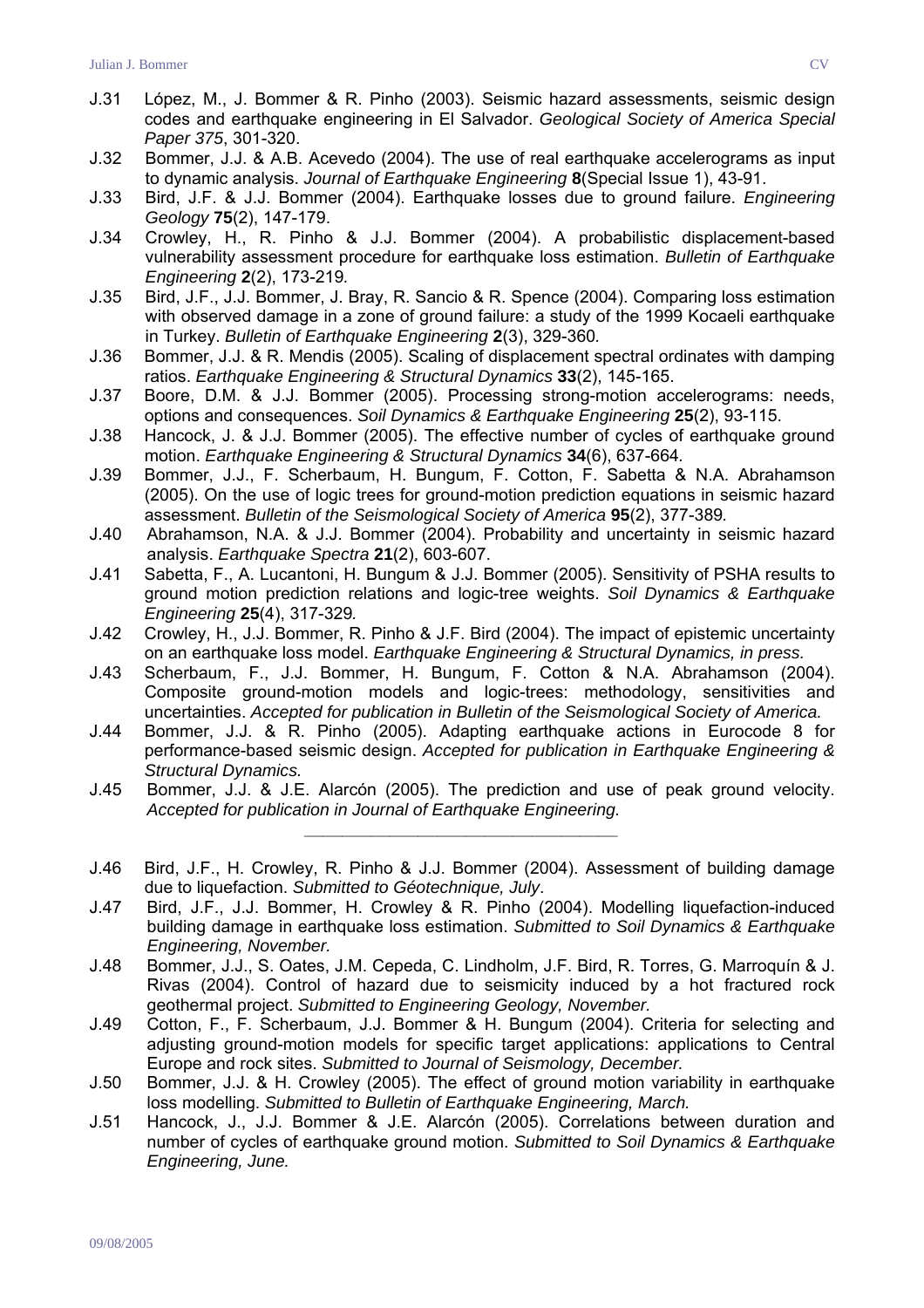### **Discussions, Comments & Replies**

- D1. Ambraseys, N.N., K. Simpson & J. Bommer (1997). Reply to discussion on "The prediction of horizontal response spectra in Europe" by V.W. Lee. *Earthquake Engineering & Structural Dynamics* **26**, 295-300.
- D2. Bommer, J.J. (2003). Uncertainty about the uncertainty in seismic hazard analysis. *Engineering Geology* **70**(1/2), 165-168.
- D3. Bommer, J.J., F. Scherbaum, F. Cotton, H. Bungum & F. Sabetta (2004). Discussion of "Uncertainty analysis of strong-motion and seismic hazard" by R. Sigbjörnsson and N.N. Ambraseys. *Bulletin of Earthquake Engineering* **2**(2), 261-267.

*\_\_\_\_\_\_\_\_\_\_\_\_\_\_\_\_\_\_\_\_\_\_\_\_\_\_\_\_\_\_\_\_\_* 

- D4. Strasser, F.O., V. Montaldo, J. Douglas & J.J. Bommer (2005). Comment on "Influence of focal mechanism in probabilistic seismic hazard analysis" by V. Convertito and A. Herrero. *Submitted to Bulletin of the Seismological Society of America*.
- D5. Musson, R.M.W., G.R. Toro, K.J. Coppersmith, J.J. Bommer, N. Deichmann, H. Bungum, F. Cotton, F. Scherbaum, D. Slejko & N.A. Abrahamson (2005). Evaluating hazard results for Switzerland and how not to do it: A reply to "Problems in the application of the SSHAC probability method for assessing earthquake hazards at Swiss nuclear power plants" by J-U Klügel. *Submitted to Engineering Geology*.

#### **Conference Proceedings**

- C1. Elnashai, A.S., K. Pilakoutas, J. Bommer & S. Ledbetter (1988). Comparison of damage due to two recent earthquakes: San Salvador and Kalamata (Greece). *Proceedings, Ninth World Conference on Earthquake Engineering,* August 2-9, Tokyo-Kyoto, Japan, vol. **III**, 963-968.
- C2. Bommer, J.J. (1989). A field study of the Spitak-88 earthquake. *Proceedings, International Seminar on Spitak-88 Earthquake,* Yerevan, Armenia, USSR, 23-26 May, UNESCO, 161- 175.
- C3. Ambraseys, N.N. & J.J. Bommer (1992). On the attenuation of ground accelerations in Europe. *Proceedings, Tenth World Conference on Earthquake Engineering,* Madrid, Spain, 19-25 July, vol.**II** , 675-678.
- C4. Bommer, J.J. & N.N. Ambraseys (1992). An earthquake strong-motion databank and database. *Proceedings, Tenth World Conference on Earthquake Engineering,* Madrid, Spain, 19-25 July, vol. **I**, 207-210.
- C5. Ambraseys, N.N. & J.J. Bommer (1995). Attenuation relations for the use in Europe: an overview. *Proceedings, SECED Conference on European Seismic Design Practice,* Chester, 67-74, Balkema.
- C6. Bommer, J.J. & A. Martínez-Pereira (1996). Prediction of strong-motion duration for engineering analysis and design. *Proceedings, Eleventh World Conference on Earthquake Engineering,* Acapulco, Paper No. 84.
- C7. Salazar, W.M., N.N. Ambraseys & J.J. Bommer (1997). Compilation of a seismic catalogue for El Salvador and neighbouring zones. *Proceedings of Seminar on Evaluation and Mitigation of Seismic Risk in the Central American Region*, San Salvador, El Salvador, 67- 76 [in Spanish]
- C8. Cepeda, CM., W.M. Salazar & J.J. Bommer (1997). Attenuation equations for Central America: I. Peak ground acceleration. *Proceedings of Seminar on Evaluation and Mitigation of Seismic Risk in the Central American Region*, San Salvador, El Salvador, 119- 128 [in Spanish]
- C9. Salazar, W.M., J.M. Cepeda & J.J. Bommer (1997). Attenuation equations for Central America: II. Spectral ordinates. *Proceedings of Seminar on Evaluation and Mitigation of Seismic Risk in the Central American Region*, San Salvador, El Salvador, 165-174 [in Spanish]
- C10. Martínez-Pereira, A. & J.J. Bommer (1998). What is the near field? *in* Seismic Design Practice into the Next Century, *ed*. E. Booth, Balkema, 245-252.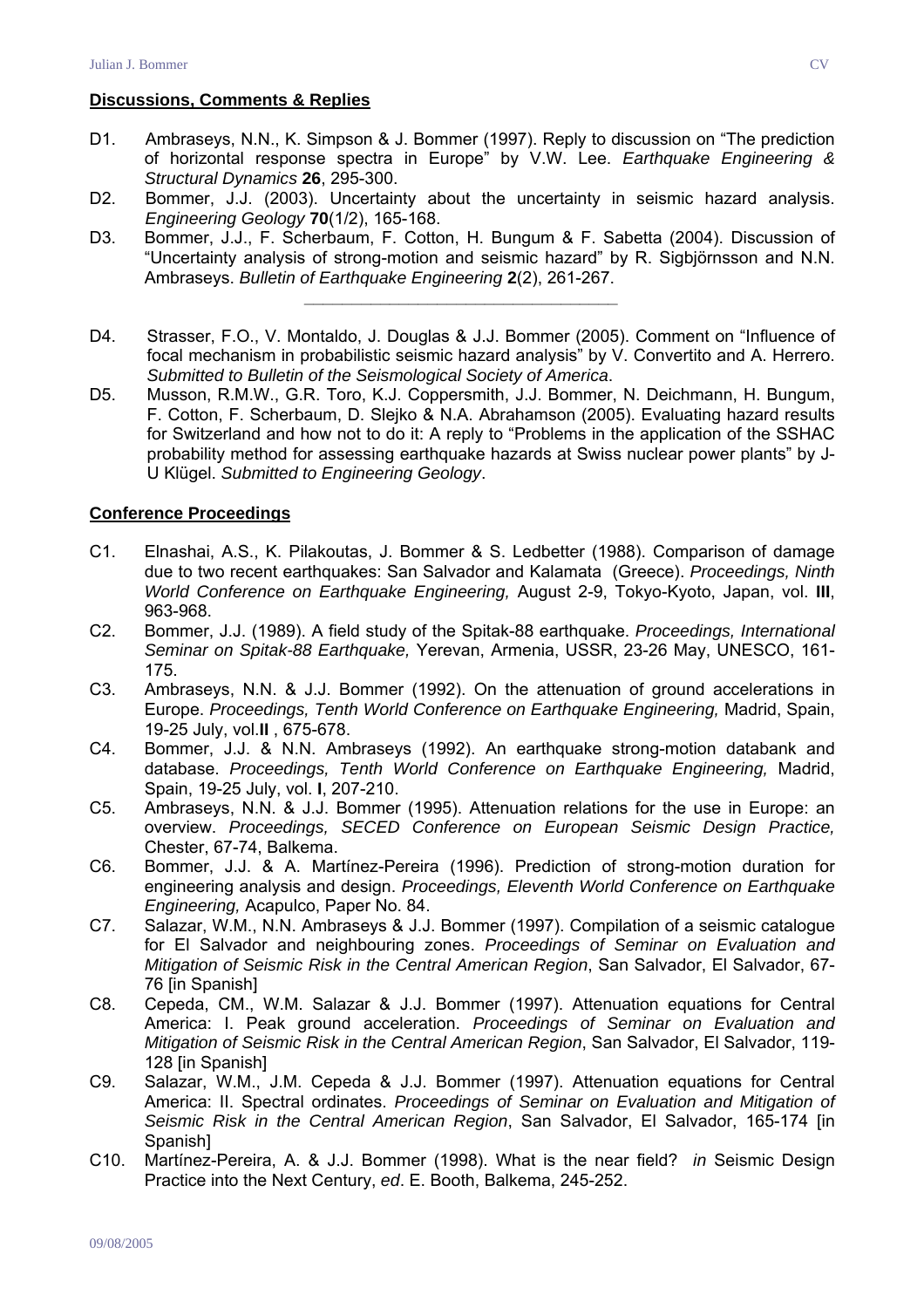- C11. Scott, S.G., J.J. Bommer & S.K. Sarma (1998). Definition of hazard-consistent ground motions through multi-parameter seismic hazard assessment. *in* Seismic Design Practice into the Next Century, *ed.* E. Booth, Balkema, 229-236.
- C12. Bommer, J.J., S.G. Scott & S.K. Sarma (1998). Time-history representation of seismic hazard. *Eleventh European Conference on Earthquake Engineering*, Paris.
- C13. Elnashai, A.S., J.J. Bommer & A. Martínez-Pereiera (1998). Engineering implications of strong-motion records from recent earthquakes. *Proceedings, Eleventh European Conference on Earthquake Engineering,* Paris.
- C14. Faccioli, E., S.V. Tolis, B. Borzi, A.S. Elnashai & J.J. Bommer (1998). Recent developments in the definition of the design seismic action in Europe. *Proceedings, Eleventh European Conference on Earthquake Engineering,* Paris.
- C15. Bommer, J.J. & A. Martínez-Pereira (2000). Strong-motion parameters: definition, usefulness and predictability. *Proceedings of the Twelfth World Conference on Earthquake Engineering,* Auckland, Paper No. 206.
- C16. Bommer, J.J., A.S. Elnashai & A.G. Weir (2000). Compatible acceleration and displacement spectra for seismic design codes. *Proceedings of the Twelfth World Conference on Earthquake Engineering,* Auckland, Paper No. 207.
- C17. Bommer, J.J. (2000). Seismic zonation for comprehensive definition of earthquake actions. *Sixth International Conference on Seismic Zonation*, Palm Springs.
- C18. Rodríguez, C.E., J.J. Bommer, P. Méndez de Hasbun & R. Rolo (2001). Earthquakeinduced landslide hazard in volcanic soils of Central America. *Proc. Second Ibero-American Conference on Earthquake Engineering* [in Spanish].
- C19. López Casado, C., B. Benito, J.J. Bommer, M. Ciudad Real & J.A. Peláez (2001). Analysis of accelerograms recorded in the El Salvador earthquakes of 2001. *Proc. Second Ibero-American Conference on Earthquake Engineering* [in Spanish].
- C20. Bommer, J.J & N. White (2001). A proposal for an alternative method of seismic zonation in the countries of Ibero-America. *Proc. Second Ibero-American Conference on Earthquake Engineering* [in Spanish].
- C21. Spence, R., O. Peterken, E. Booth, N. Aydinoglu, D. del Re, J. Bommer & S. Tabuchi (2002). Seismic loss estimation for Turkish catastrophe insurance. *Seventh US National Conference on Earhquake Engineering*, Boston, July.
- C22. Scott, C.W. & J.J. Bommer (2002). Seismic hazard in the UK another look. *British Dam Society Conference*, Dublin, September.
- C23. Sabetta, F. & J. Bommer (2002). Modification of the spectral shapes and subsoil conditions in Eurocode 8. *Proceedings of the Twelfth European Conference on Earthquake Engineering*, London, Paper No. 518.
- C24. Tromans, I.J. & J.J. Bommer (2002). The attenuation of strong-motion peaks in Europe. *Proceedings of the Twelfth European Conference on Earthquake Engineering*, London, Paper No. 394.
- C25. Bommer, J.J., R. Rolo, A. Mitroulia & P. Berdousis (2002). Geotechnical properties and seismic slope stability of volcanic soils. *Proceedings of the Twelfth European Conference on Earthquake Engineering*, London, Paper No. 695.
- C26. Pennazzo, P., J.J. Bommer & G. Magenes (2002). The influence of strong-motion duration on inelastic structural demand. *Proceedings of the Twelfth European Conference on Earthquake Engineering*, London, Paper No. 694.
- C27. Bommer, J.J., B. Benito, M. Ciudad-Real, M. Lopez-Menjivar, J.M. Mankelow, P. Mendez de Habsun, W. Murphy & C. Rodriguez (2002). The El Salvador earthquakes of 2001: implications for seismic risk from local and subduction earthquakes. *Proceedings of the Twelfth European Conference on Earthquake Engineering*, London, Paper No. 693.
- C28. Murphy, W, J.J. Bommer & J.M. Mankelow (2002). Mechanisms of slope failure in volcanic soils during earthquakes. *Proceedings of the Twelfth European Conference on Earthquake Engineering*, London, Paper No.782.
- C29. Booth, E., R. Spence, J. Bommer, O. Peterken, N. Aydinoglu & P. Gulkan (2002). Earthquake risk mitigation: lessons from recent Turkish experience. *Proceedings of the Twelfth European Conference on Earthquake Engineering*, Paper No.743, London, 9-13 September.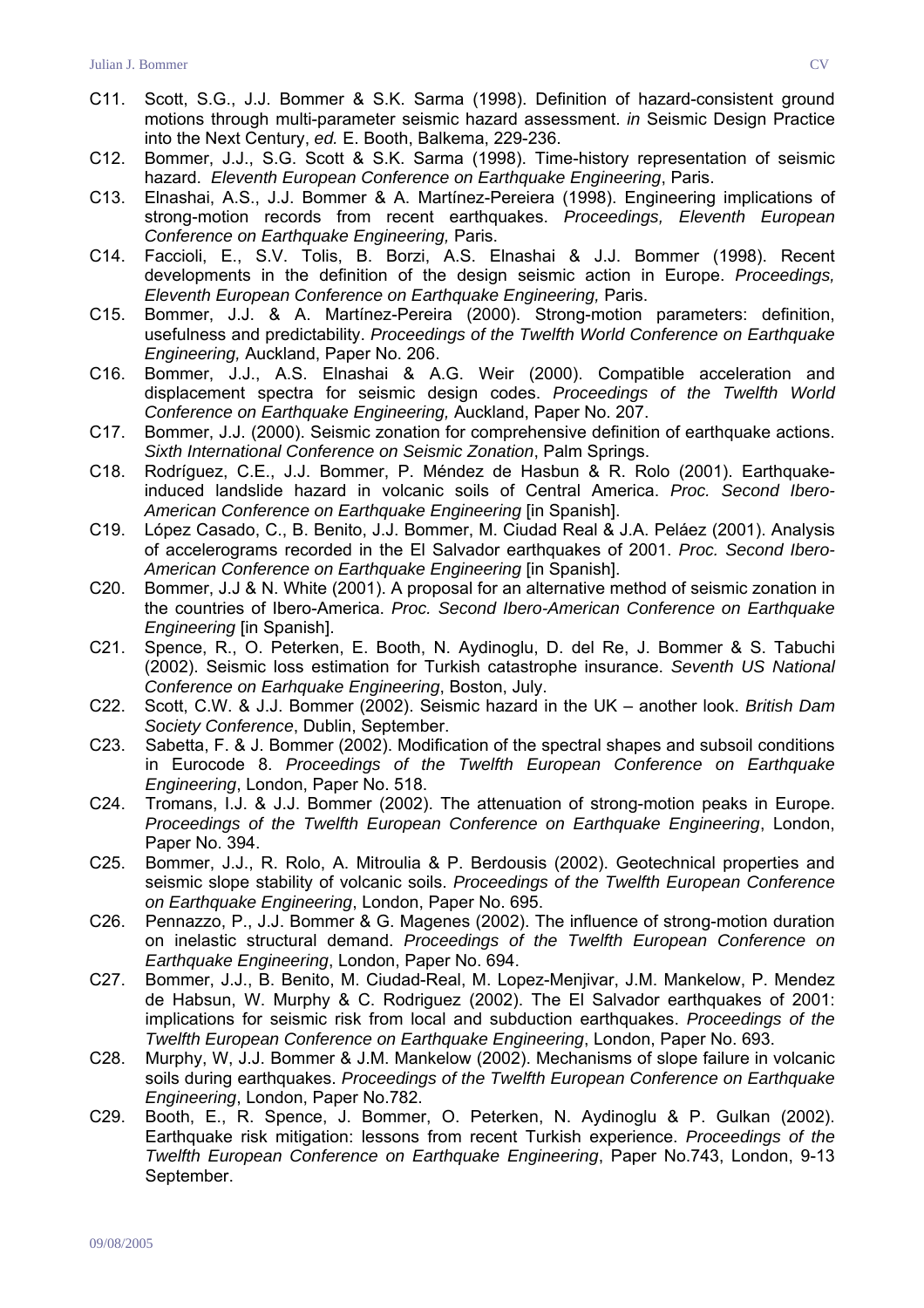- C30. Pinho, R. & J.J. Bommer (2002). A simplified approach to displacement-based earthquake loss estimation analysis. *Proceedings of the Twelfth European Conference on Earthquake Engineering*, Paper No. 738, London, 9-13 September.
- C31. Musson, R.M.W., J.J. Bommer, M. Haynes & A. Ferretti (2002). Potential for application of PSInSAR data for tectonic modelling in subduction areas. *EOS Transactions*, AGU, vol. 83, pt. 47, Fall Meeting Supplement, p.F362 (abstract only).
- C32. Bommer, J.J. (2003). Advances and challenges in seismic hazard assessment. *Proceedings of the Second Colombia National Conference on Earthquake Engineering*, Medellin [in Spanish]
- C33. Bommer, J.J. & J. Hancock (2003). Influence of strong-motion duration in earthquakeindiced damage. *Proceedings of the Second Colombia National Conference on Earthquake Engineering*, Medellin [in Spanish]
- C34. Bommer, J.J., A.B. Acevedo & J. Douglas (2003). The selection and scaling of real earthquake accelerograms for use in seismic design and assessment. *Proceedings of ACI International Conference on Seismic Bridge Design and Retrofit*, La Jolla California, American Concrete Institute.
- C35. Abrahamson, N.A., J.J. Bommer, F.O. Strasser & A. Pecker (2004). The challenge of defining upper bounds on ground-motion parameters. *Seismological Research Letters* **75**(2), 282-283 (abstract only).
- C36. Strasser, F.O., E. Priolo, A. Vuan, J.J. Bommer, P. Klinc & G. Laurenzo (2004). Preliminary results of simulations exploring the nature of extreme ground motions using a kinematic deterministic-stochastic finite-fault model: EXWIM. *Seismological Research Letters* **75**(2), 283 (abstract only).
- C37. Strasser, F.O, J.J. Bommer & D.M. Boore (2004). What produces large earthquake motions?. *Seismological Research Letters* **75**(2), 289 (abstract only).
- C38. Fearon, R.E., R.J Chandler & J.J. Bommer (2004). An investigation of the mechanics which control soil behaviour at fast rates of displacement. *Proceedings of the Skempton Conference: Advances in Geotechnical Engineering*, London, vol. 1, 441-452.
- C39. Bird, J., T. O'Rourke, T. Bracegirdle, J. Bommer & I. Tromans (2004). A framework for assessing earthquake hazards for major pipelines. *Proceedings GeoPipe 2004*, London, Thomas Telford.
- C40. Spence, R., E. Booth, J. Bird, J. Bommer, D. del Re & S. Tabuchi (2004). Comparing observed and estimated earthquake losses: use of the AIJ damage database following the 1999 Kocaeli earthquake. *Proceedings of the 5th Workshop on Implications of Recent Earthquakes on Seismic Risk*, Bristol.
- C41. Bird, J., R. Sancio, J.D. Bray & J.J. Bommer (2004). The ground failure component of earthquake loss estimations: a case study of Adapazari, Turkey. *Proceedings of the Thirteenth World Conference on Earthquake Engineering*, Vancouver, Canada, Paper no. 803.
- C42. Lubkowski, Z., J. Bommer, B. Baptie, J. Bird, J. Douglas, M. Free, J. Hancock, S. Sargeant, N. Sartain & F. Strasser (2004). An evaluation of attenuation relationships for seismic hazard assessment in the UK. *Proceedings of the Thirteenth World Conference on Earthquake Engineering*, Vancouver, Canada, Paper no. 1422.
- C43. Hancock, J. & J.J. Bommer (2004). The influence of phase and duration on earthquake damage in degrading structures. *Proceedings of the Thirteenth World Conference on Earthquake Engineering*, Vancouver, Canada, Paper no. 1989.
- C44. Hancock, J. & J.J. Bommer (2004). Predicting the number of cycles of ground motion. *Proceedings of the Thirteenth World Conference on Earthquake Engineering*, Vancouver, Canada, Paper no. 1990.
- C45. López, M., J. Bommer & P. Méndez (2004). The seismic performance of bahareque dwellings in El Salvador. *Proceedings of the Thirteenth World Conference on Earthquake Engineering*, Vancouver, Canada, Paper no. 2646.
- C46. Tromans, I., D. Marlow & J. Bommer (2004). Spatial distribution of pipeline damage in Düzce caused by the 1999 Kocaeli and Düzce earthquakes. *Proceedings of the Thirteenth World Conference on Earthquake Engineering*, Vancouver, Canada, Paper no. 2916.
- C47. Bird, J. & J.J. Bommer (2004). Evaluating earthquake losses due to ground failure and indetifying their relative contribution. *Proceedings of the Thirteenth World Conference on Earthquake Engineering*, Vancouver, Canada, Paper no. 3156.